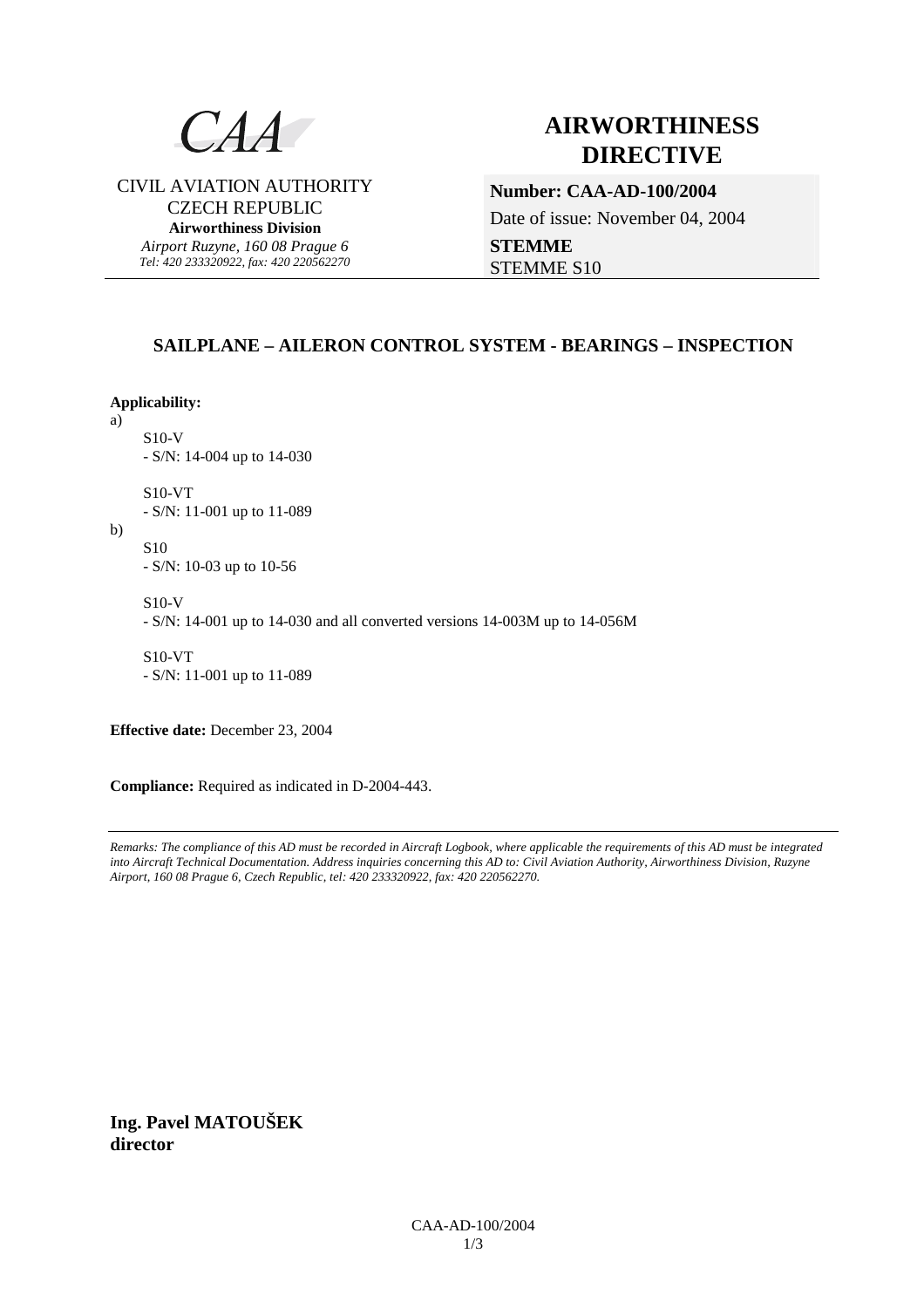# **Airworthiness Directive D-2004-443**

# **Luftfahrt-Bundesamt**

Airworthiness Directive Section Hermann-Blenk-Str. 26 38108 Braunschweig Federal Republic of Germany Effective Date: September 27, 2004

# **Stemme**

**Affected:**  Kind of aeronautical product: Powered Sailplane

Manufacturer: Stemme, Strausberg, Germany

Type: Stemme S 10

Models affected: all

Serial numbers affected: a)

S10-V - S/N: 14-004 up to 14-030

S10-VT - S/N: 11-001 up to 11-089 b) S10 - S/N: 10-03 up to 10-56

S10-V

- S/N: 14-001 up to 14-030 and all converted versions 14-003M up to 14-056M

S10-VT - S/N: 11-001 up to 11-089

German Type Certificate No.: 846

**Subject:** Flight Controls – Aileron control system / loose bearings

# **Reason:**

A control lever with a loose bearing was found during the production of the powered sailplane S10. The following inspection of other levers has shown that a bearing may become loose during the operation of the powered sailplane. Except for one connection, all the other connections between push-rods and levers are held in a fork-design that does not allow the joints to disengage due to a loose bearings It is normally possible to find a slack bearing during the scheduled maintenance of the aircraft. A typical indication for a slack bearing is that it sticks out of its supporting lever.

The only joint which may completely disengage due to a loose bearing is the connection between the aileron control rod 10SQ-RMB and the connecting shaft 10SQ-RMW.

#### **Action:**

a. Inspection of the joint between the aileron control rod 10SQ-RMB and the connecting shaft 10SQ-RMW.

b. Inspection of all control system joints with circular caulked hinge or ball bearings.

Inspection of existence / if necessary installation of Safety washer in the aileron system.

The Actions must be done in accordance with the instructions given in the mentioned Service Bulletin.

# **Compliance:**

Action a: During every daily inspection until Action b has been done.